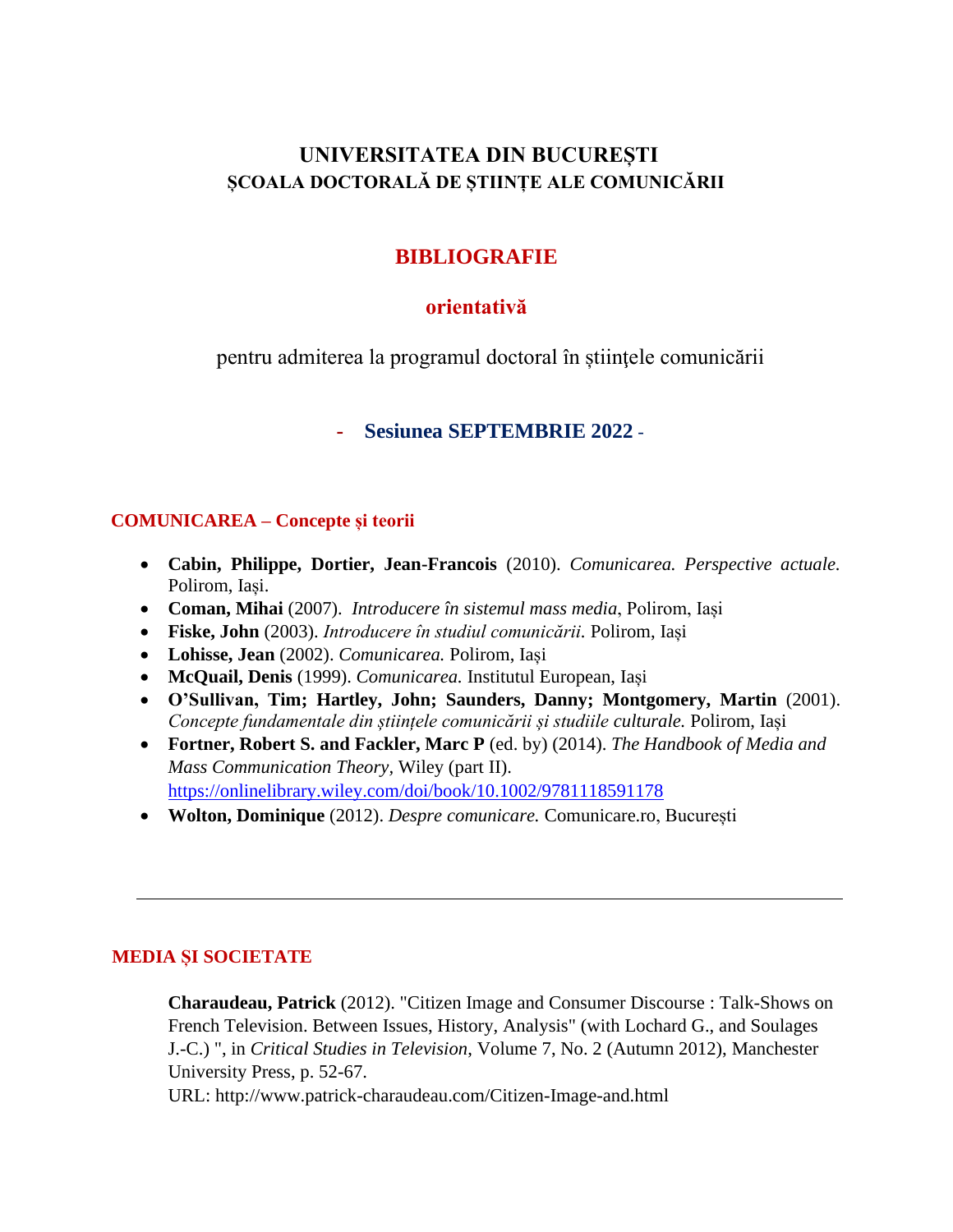- Clifford, G. Christians; Fackler, Mark; Rotzoll, Kim B.; McKee, Kathy B. (2001). *Etica mass media. Studii de caz.* Polirom, Iași
- **Coman,** Mihai (2020). *Mass-media, religie, spațiu public*, Polirom, Iași
- **Couldry, Nick** (2003). *Media Rituals. A Critical Approach*, Routledge.
- **Cmeciu, Camelia** (2013). *Tendinţe actuale în campaniile de relaţii publice*, Polirom, Iași
- **Coman, Cristina** (2003). *Relaţiile publice: principii şi strategii*, Iaşi, Polirom, Iași
- **Frumușani-Rovența, Daniela** (2005). *Analiza discursului. Ipoteze si ipostaze*. Tritonic
- **Gross, Peter** (2015). *Întoarcere în laboratorul românesc. Mass-media după 1989,*  Polirom
- **Habermas, Jürgen** (2005). *Sfera publică și transformarea ei sructurală,* Comunicare.ro, București
- **Hallin, Daniel.; Mancini, Paolo**. (2004). *Comparing Media Systems. Three Models of Media and Politics*. Cambridge: Cambridge University Press
- **Kellner, D** (2001). *Cultura media.* Institutul European, Iași
- **Livingstone, Sonia (2011)** "Media audiences, interpreters, users" prints.lse.ac.uk/9082/1/Media\_audiences.pdf / Originally published as in: Gillespie, M, Media Audiences,2. Maidenhead, UK: Open University Press, 2005, pp. 9-50.
- **Miller, K.** (2012). *Organizational Communication - Approaches and Processes.* Boston: Wadsworth
- **Mucchielli, Alex** (2008). *Comunicarea în instituţii şi organizaţii.* Polirom, Iași
- **Newsom, Doug; VanSlyke Turk, Judy; Kruckeberg, Dean** (2003). *Totul despre relaţiile publice*, Iaşi, Polirom, Iași.
- **Radu, Raluca-Nicoleta, Preoteasa, Manuela** (2012). *Economia Mass Media.* Polirom, Iași
- **Rieffel, Remy** (2008). *Sociologia mass media.* Polirom, Iași
- **Spiridon, Monica** (2013). *Popular culture. Modele, repere și practici contemporane.* Editura Scrisul românesc
- **Vasilendiuc, Natalia. (2020).** *Sociologia jurnaliștilor. Concepte de bază și studii comparative ale profesiei de jurnalist*. Editura Tritonic, București

### **COMUNICARE, JURNALISM, MEDIA DIGITALĂ**

- **Adornato, Anthony (**2018). *Mobile and Social Media Journalism: a practical guide.* London: SAGE.
- **Dunford, Mark; Jenkins, Tricia (**2017). *Digital Storytelling: Form and content*. London: Palgrave.
- **Evergreen, Stephanie** D.H (2017). *Effective Data Visualization: the right chart for the*
- *right*. Los Angeles; London; New Delhi: SAGE
- **Fenton, Natalie (2010),**"Drowning or Waving? New Media, Journalism and Democracy",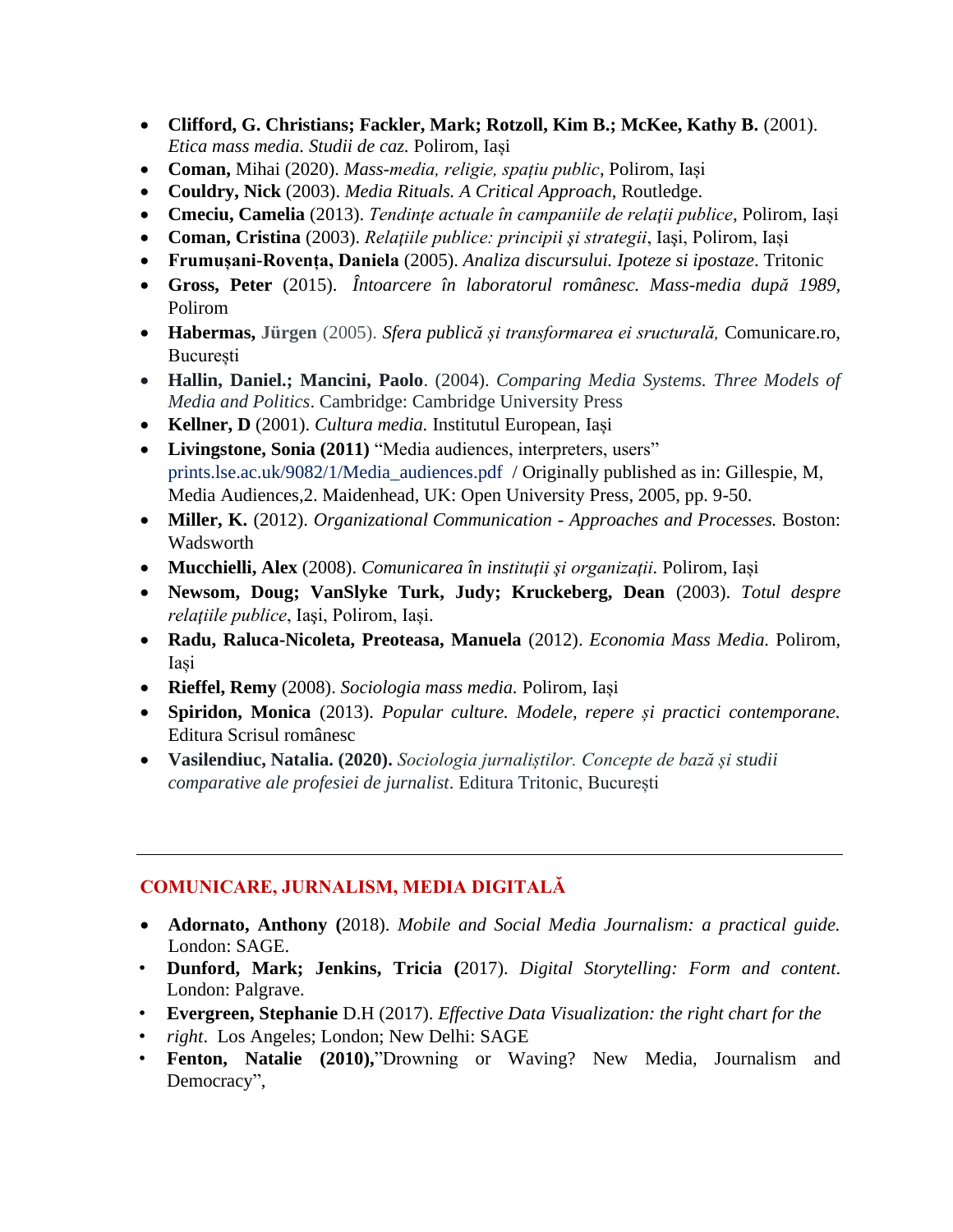https://www.researchgate.net/publication/265008025 Drowning or Waving New Medi a\_Journalism\_and\_Democracy

- **George-Palilonis**, **Jennifer** (2017). *A practical guide to graphics reporting: information graphics for print, Web & Broadcast*. 2th Ed. New York; London: Routledge; Taylor & Francis Group.
- **Hendricks, John Allen**; Mims, Bruce (2018). *The Radio station: broadcasting, podcasting and streaming* - Tenth edition. - New York; London: Routledge; Taylor & Francis Group.
- **Kirk, Andy** (2016). *Data Visualizations: a handbook for data Driven Design*. Los Angeles; London; New Delhi: SAGE.
- **Peters, C., & Broersma, M**. (2017). "Introduction". In C. Peters & M. Broersma (Eds.) *Rethinking Journalism Again: Societal role and public relevance in a digital age*  Routledge[.https://www.researchgate.net/publication/308418291\\_Rethinking\\_Journalism\\_](https://www.researchgate.net/publication/308418291_Rethinking_Journalism_Again_Introduction_Towards_a_functional_perspective_on_journalism) [Again\\_Introduction\\_Towards\\_a\\_functional\\_perspective\\_on\\_journalism's\\_role\\_and\\_relev](https://www.researchgate.net/publication/308418291_Rethinking_Journalism_Again_Introduction_Towards_a_functional_perspective_on_journalism) [ance](https://www.researchgate.net/publication/308418291_Rethinking_Journalism_Again_Introduction_Towards_a_functional_perspective_on_journalism)
- **Steensen**, **Steen and Westlund, Oscar** (2021). *What is Digital Journalism Studies?* Routledg https://www.researchgate.net/profile/Oscar-Westlund/publication/342943405\_
- **Wahl-Jorgensen Karin, Hanitzsch Thomas (Ed. by)** (2009). *The Handbook of Journalism Studies* (ICA Handbook Series), Routledge [http://keralamediaacademy.org/wp-content/uploads/2015/02/Handbook-of-Journalism-](http://keralamediaacademy.org/wp-content/uploads/2015/02/Handbook-of-Journalism-Studies.pdf)[Studies.pdf](http://keralamediaacademy.org/wp-content/uploads/2015/02/Handbook-of-Journalism-Studies.pdf)
- **Weaver, David H.; Willnat, Lars** (eds.). (2012). *The Global Journalist in the 21st Century*. Routledge: New York and London <https://osf.io/d32mn/download>

# **COMUNICARE POLITICĂ**

- **Beciu, Camelia** (2011). *Sociologia comunicării şi a spaţiului public*. Polirom, Iaşi; "Jurnalismul politic în sfera televizuală din România. Actori, practici, contexte" (2020). In: Petcu, M (coord), *Mass Media din România după 30 de ani* (coord), Tritonic, 87-106.
- **Castells, Manuel** (2015). *Comunicare şi putere*. Editura Comunicare.ro (cap 1 si 2)
- **Dahlgren, Peter** (2005). "The Internet, Public Spheres, and Political Communication:
- Dispersion and Deliberation", Political Communication, Taylor & Francis Inc 22:147– 162. https://www.tandfonline.com/doi/full/10.1080/10584600590933160
- **McNair, Brian** (2007). *Introducere în comunicarea politică*, Polirom, Iași.
- **Momoc, Antonio** (2014). *Comunicarea 2.0. New Media, participare și populism*. Adenium
- **Papacharissi, Zizi** (2009). **"**The virtual sphere 2. The internet, the public sphere, and beyond". In: [Chadwick,](https://www.routledgehandbooks.com/author/Andrew_Chadwick) Andrew, [Howard,](https://www.routledgehandbooks.com/author/Philip%20N._Howard) Philip N. (ed. by), Routledge Handbook of InternetPolitics https://zizi.people.uic.edu/Site/Research\_files/HIP%20- %20Papacharissi.pdf